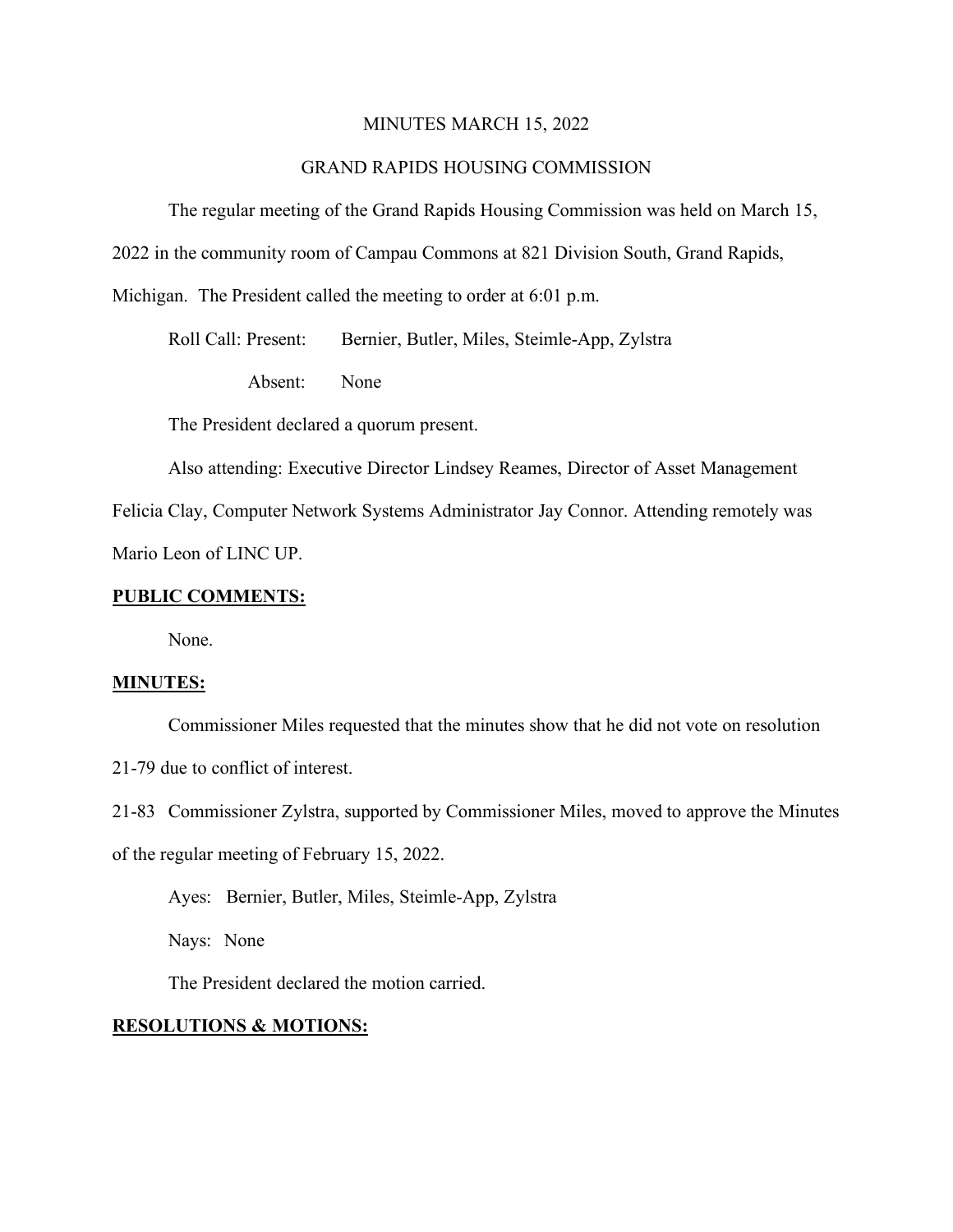1. The President presented the Commission with a copy of the resolution approving the financial statements for period ending February 28, 2022.

21-84 The following resolution was introduced and considered:

#### **Resolution to Approve Operating Statement of Income and Expenditures**

**WHEREAS**, the Operating Statement of Income and Expenditures for the period ended

**FEBRUARY 28, 2022** has been prepared for and submitted to the Grand Rapids Housing

Commission; and

**WHEREAS**, the Housing Commission has reviewed the Statements; and

**WHEREAS**, the Housing Commission, in its review, has determined that the expenditures are necessary in the efficient and economical operation of the Housing Commission for the purpose of serving low income families.

# **NOW, THEREFORE, BE IT RESOLVED BY THE BOARD OF COMMISSIONERS OF THE GRAND RAPIDS HOUSING** that the Operating Statement of Income and Expenditures

for the period ended **February 28, 2022** are in all respects approved.

Commissioner Steimle-App, supported by Commissioner Zylstra, moved adoption of the foregoing resolution.

Ayes: Bernier, Butler, Miles, Steimle-App, Zylstra

Nays: None

The President declared the motion carried.

2. The President presented the Commission with a copy of the resolution approving revised operating partnership audits.

21-85 The following resolution was introduced and considered: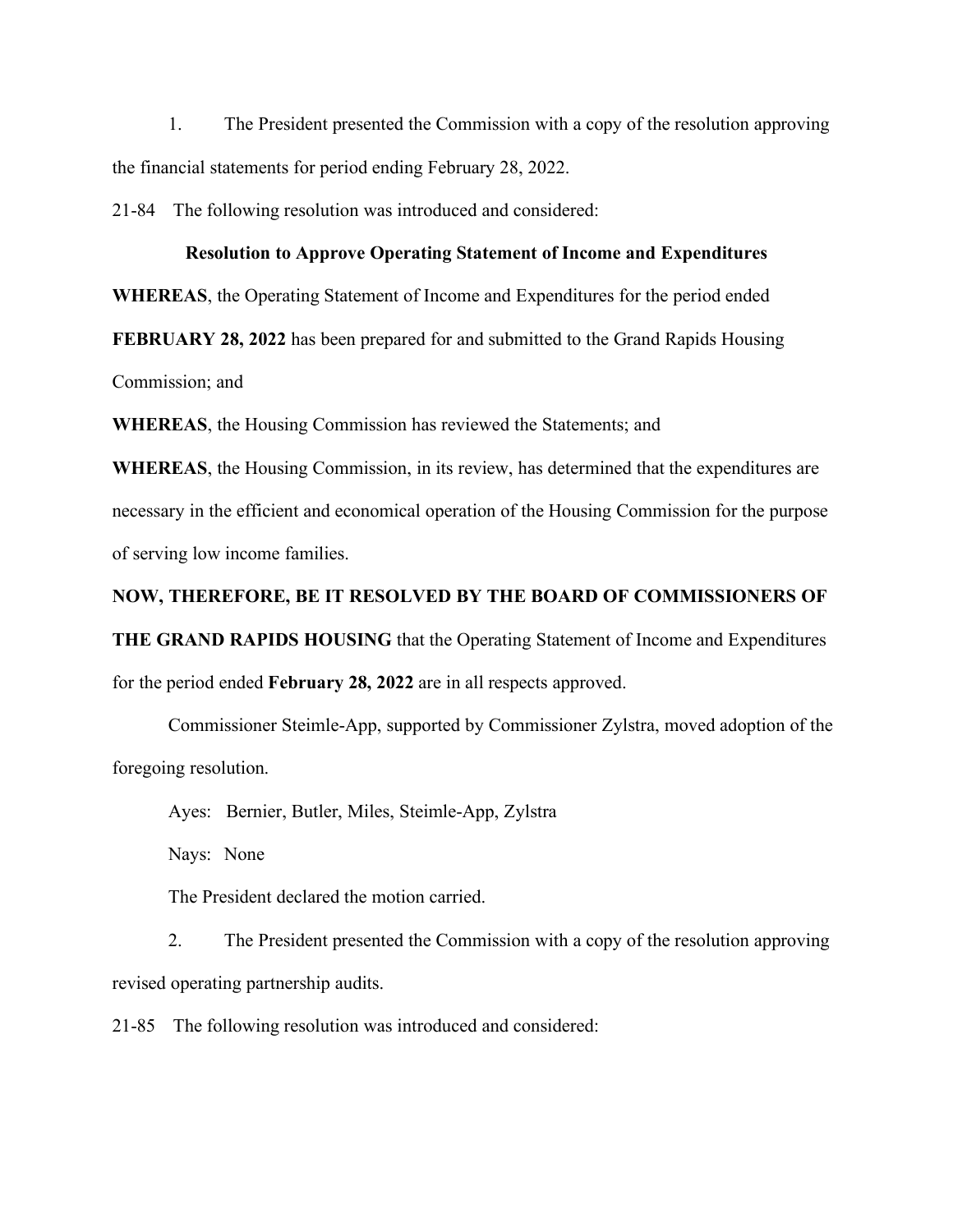**WHEREAS**, the Grand Rapids Housing Commission contracted with the audit firm Plante Moran to prepare audited financial statements for the calendar year ended December 31, 2021; and

**WHEREAS**, Plante Moran has completed their audit and issued draft statements Campau Commons Limited Partnership, Creston Plaza Limited Partnership, Creston Plaza Limited Partnership II, Mt. Mercy II Limited Partnership, and Sheldon Avenue Limited Partnership for the year ended December 31, 2021; and

**WHEREAS**, the Housing Commission, has reviewed the statements and has determined that the report fairly presents the financial conditions of the partnerships

#### **NOW, THEREFORE, BE IT RESOLVED BY THE BOARD OF COMMISSIONERS OF**

**THE GRAND RAPIDS HOUSING COMMISSION**, that the audited financial statements for Campau Commons Limited Partnership, Creston Plaza Limited Partnership, Creston Plaza Limited Partnership II, Mt. Mercy II Limited Partnership, and Sheldon Avenue Limited Partnership for the year ended December 31, 2021 is in all respects approved.

Commissioner Zylstra, supported by Commissioner Steimle-App, moved adoption of the foregoing resolution.

Ayes: Bernier, Butler, Miles, Steimle-App, Zylstra

Nays: None

The President declared the motion carried.

3. The President presented the Commission with a copy of the resolution approving deconcentration policy.

21-86 The following resolution was introduced and considered: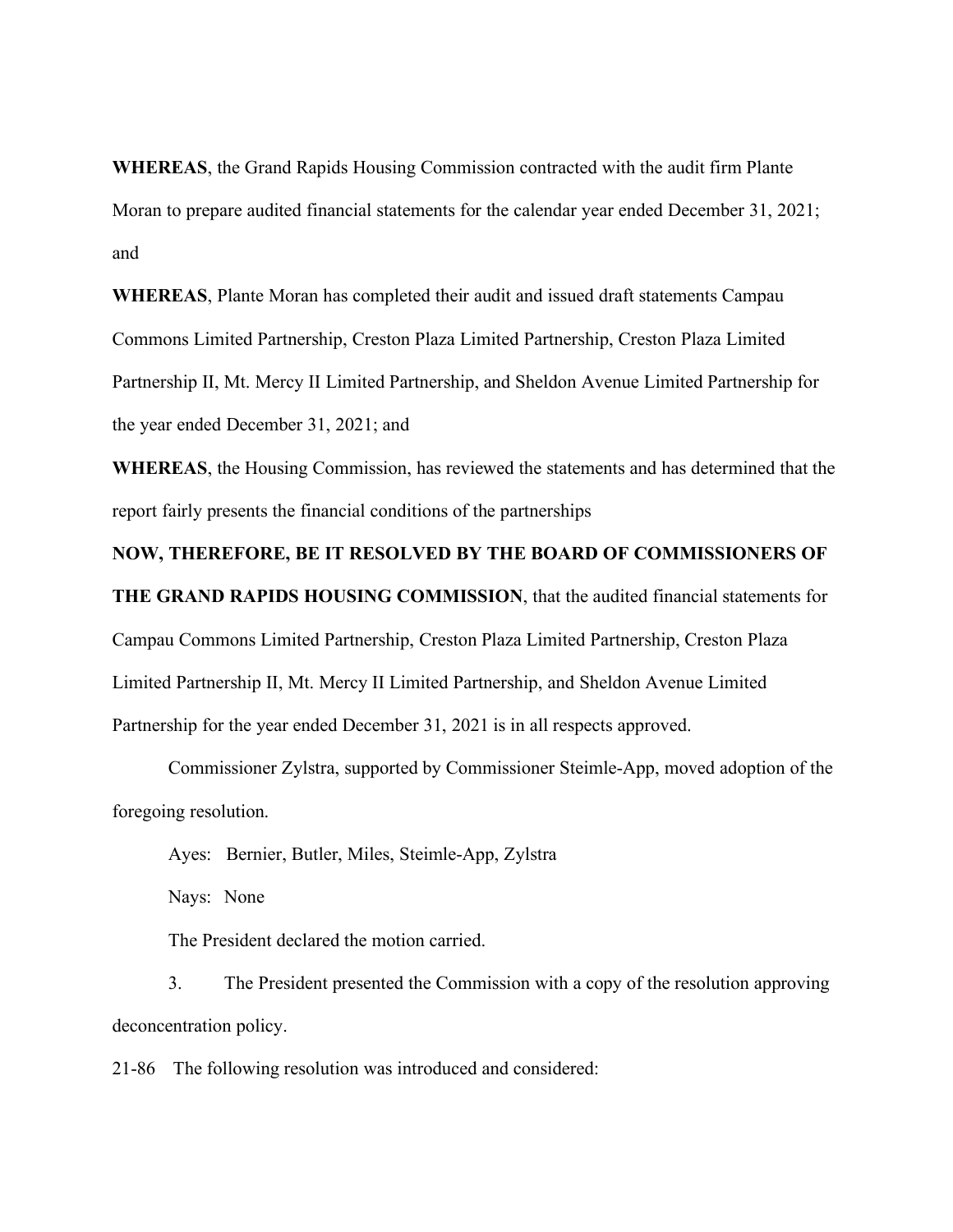#### **Resolution to Approve LIPH and HCV Deconcentration Policies**

**WHEREAS,** the Grand Rapids Housing Commission submits, on an annual basis, its

Deconcentration Policies for the Low-Income Public Housing (LIPH) and Housing Choice

Voucher (HCV) programs; and

**WHEREAS,** revisions to the policies were necessary to meet compliance requirements.

#### **NOW, THEREFORE, BE IT RESOLVED BY THE BOARD OF COMMISSIONERS OF**

#### **THE GRAND RAPIDS HOUSING COMMISSION** that the attached LIPH and HCV

Deconcentration Policies be approved

Commissioner Steimle-App, supported by Commissioner Zylstra, moved adoption of the foregoing resolution.

Ayes: Bernier, Butler, Miles, Steimle-App, Zylstra

Nays: None

The President declared the motion carried.

4. The President presented the Commission with a copy of the resolution approving the 2022 Annual Agency Plan.

21-87 The following resolution was introduced and considered:

#### **Resolution to Approve the Grand Rapids Housing Commission 2022**

#### **Annual Agency Plan for FFY 2022 Beginning July 1, 2022**

**WHEREAS**, the Grand Rapids Housing Commission has developed its 2022 Annual Agency Plan for Fiscal Year 2022 in compliance with the Quality Housing & Work Responsibility Act of 1998 and;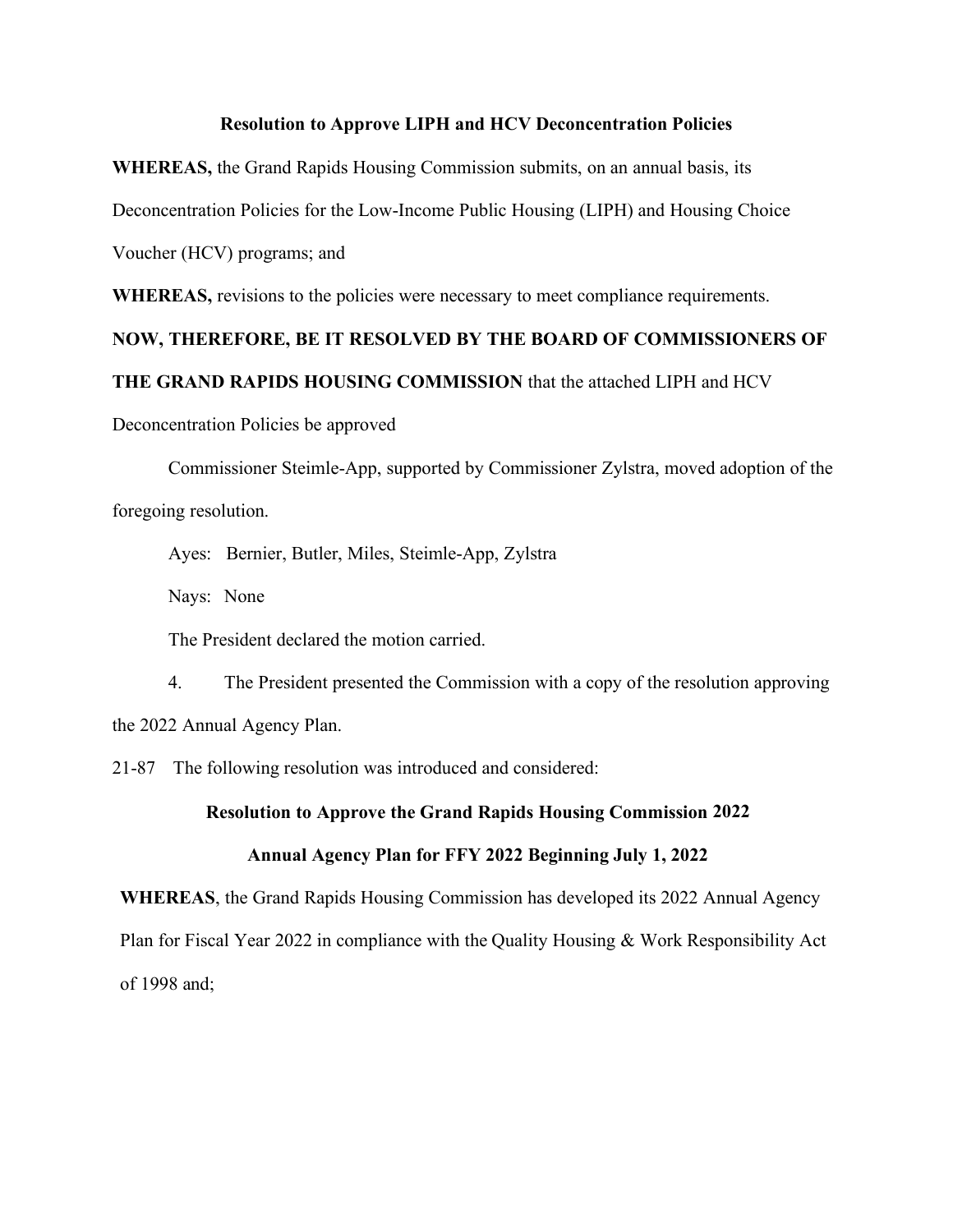**WHEREAS**, the Grand Rapids Housing Commission Board and staff and the Grand Rapids Housing Commission Resident Advisory Board have reviewed the 2022 Annual Agency Plan and;

**WHEREAS**, the Grand Rapids Housing Commission held a public hearing on its 2022 Annual Agency Plan on March 15, 2022;

**THE GRAND RAPIDS HOUSING COMMISSION** that the Grand Rapids Housing

## **NOW, THEREFORE, BE IT RESOLVED BY THE BOARD OF COMMISSIONERS OF**

Commission approves the 2022 Annual Agency Plan with any subsequent changes due to public comments, and the President of the Housing Commission is hereby authorized and directed to execute said Certification and that the Executive Director is authorized to execute the 2022 Annual Agency Plan documents for submission to HUD.

Commissioner Zylstra, supported by Commissioner Steimle-App, moved adoption of the foregoing resolution.

Ayes: Bernier, Butler, Miles, Steimle-App, Zylstra

Nays: None

The President declared the motion carried.

5. The President presented the Commission with a copy of the resolution approving security surveillance system for Hope Community.

21-88 The following resolution was introduced and considered:

#### **Resolution for Procurement of Security Surveillance systems for**

#### **Hope Community**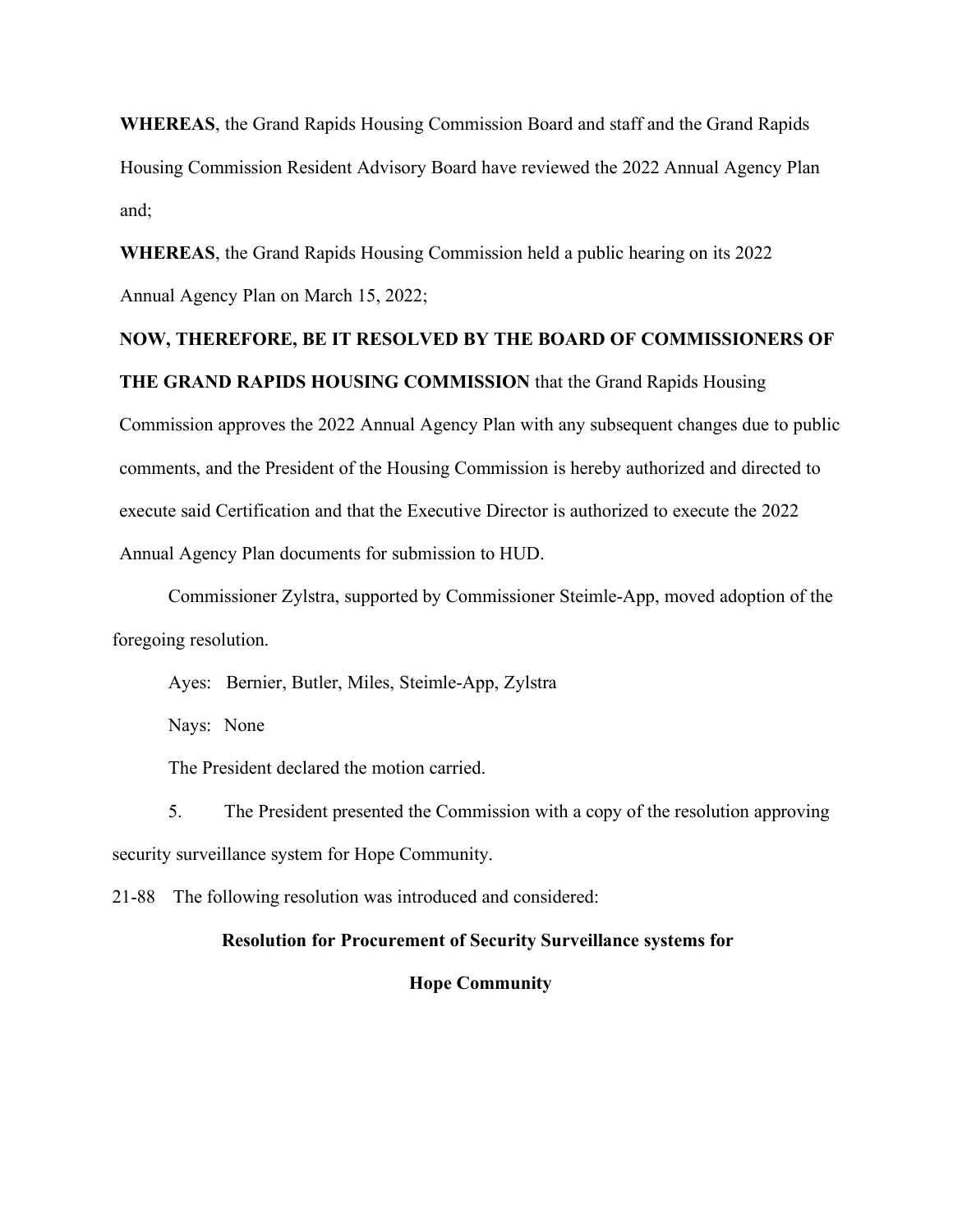**WHEREAS**, Hope Community (Hope) provides shelter for single mothers who have an emergent need for asylum and safety of themselves and their children while working to get themselves back on their feet quickly for the short and long term and;

**WHEREAS**, the current security surveillance systems are aged, beyond repair and no longer functional and;

**WHEREAS**, it is important to properly surveil the premises and provide reliable video footage of all individuals and activities; and

**WHEREAS,** the integrity of the recording is of the utmost priority should it ever need to be provided as evidence and initial discovery; and

**WHEREAS**, an initial quote has provided a footprint of the hardware and labor needed to properly install and provide the surveillance needed, staff will secure at least two additional quotes to ensure a competitive price; and

**WHEREAS,** GRHC desires approval to proceed with final quotes and to procure a new security surveillance system for Hope Community immediately;

**NOW, THEREFORE, BE IT RESOLVED BY THE BOARD OF COMMISSIONERS OF THE GRAND RAPIDS HOUSING COMMISSION** the Executive Director is authorized to complete the procurement of the products needed for a new security surveillance system at Hope Community and to execute a contract in an amount not to exceed \$60,000.

Commissioner Steimle-App supported by Commissioner Zylstra, moved adoption of the foregoing resolution.

Ayes: Bernier, Butler, Miles, Steimle-App, Zylstra

Nays: None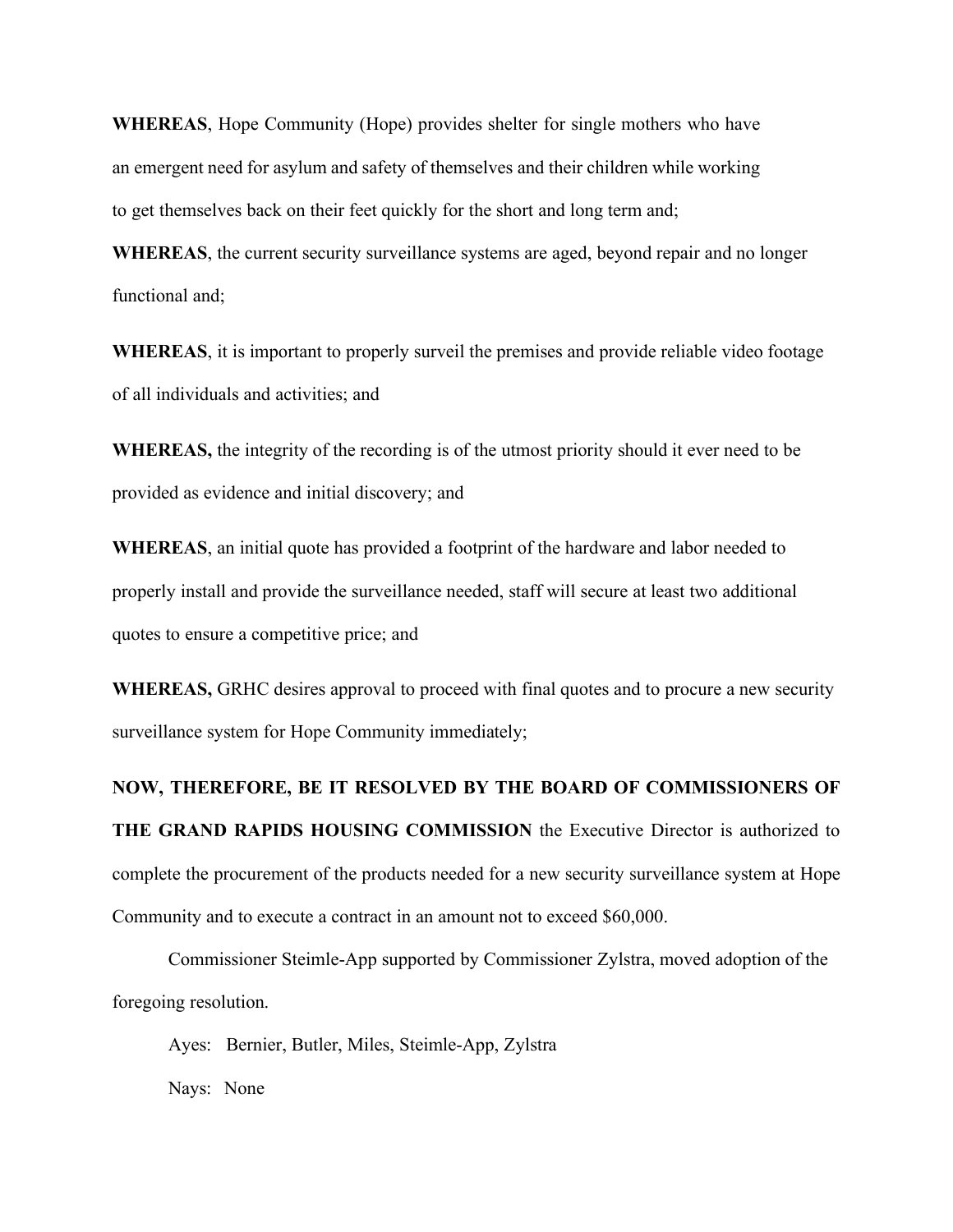The President declared the motion carried.

6. The President presented the Commission with a copy of the resolution approving lock in of natural gas rate.

21-89 The following resolution was introduced and considered:

#### **Resolution to Authorize Contract with My Choice Energy**

**WHEREAS**, the Grand Rapids Housing Commission (GRHC) currently obtains natural gas service from DTE at all owned and/or operated properties and;

**WHEREAS**, GRHC desires to obtain, and lock in, the lowest available rate for natural gas and thereby keep each properties operating budget within the values anticipated for the April 1, 2022 – March 31, 2023 operating period and;

**WHEREAS**, Ward Energy LLC, a representative of My Choice Energy which is a direct supplier of natural gas to both Commercial and Residential customers in the states of Michigan and Ohio, has presented a proposal to supply natural gas to those properties owned and/or operated by the GRHC at the rate of \$0.415 per ccf for the period of one (1) year beginning April 1, 2022, which said rate is subject to change until execution of an agreement, and **WHEREAS**, the other utilities in the state announced their rates last week and they are for

Consumers Energy \$0.41573 per ccf and for SEMCO energy it's \$0.415588 per ccf. Both are almost double what the February rate was.

**NOW, THEREFORE, BE IT RESOLVED BY THE BOARD OF COMMISSIONERS OF THE GRAND RAPIDS HOUSING COMMISSION** that the Executive Director of the Grand Rapids Housing Commission is authorized to execute a contract with My Choice Energy to supply natural gas for all properties owned and/or operated by the GRHC at the rate of \$0.415 per ccf for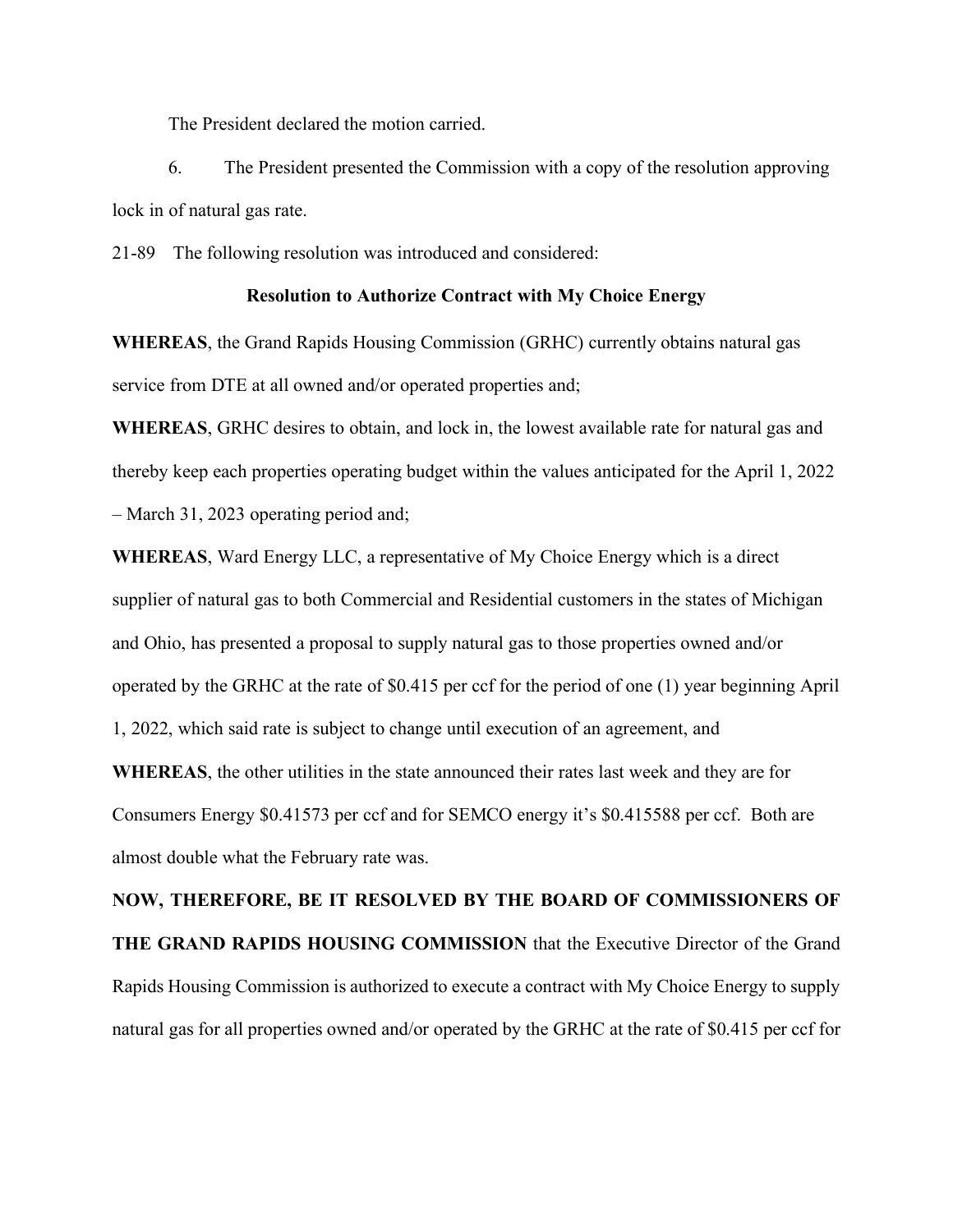the period of one (1) year beginning April 1, 2022 and ending March 31, 2023, and acknowledges that said rate is subject to change until the date an agreement is executed.

Commissioner Steimle-App, supported by Commissioner Miles, moved adoption of the foregoing resolution.

Ayes: Bernier, Butler, Miles, Steimle-App, Zylstra

Nays: None

The President declared the motion carried.

7. The President presented the Commission with a copy of the resolution approving changes to voucher payment standards.

21-90 The following resolution was introduced and considered:

### **Resolution to approve a Voucher Payment Standard 0f 120% of the HUD Fair Market Rent**

**WHEREAS,** the Grand Rapids Housing Commission submitted an expedited regulatory waiver request to the U.S. Department of Housing and Urban Development (HUD) on March 3, 2022 for a new payment standard of 120% of the HUD established Fair Market Rent for the Grand Rapids jurisdiction to allow HCV program participants searching for units to be more competitive in the market; and

**WHEREAS**, HUD approved this expedited waiver request on March 3, 2022 to remain effective through December 31, 2022; and

**NOW, THEREFORE, BE IT RESOLVED BY THE BOARD OF COMMISSIONERS OF THE GRAND RAPIDS HOUSING COMMISSION** approval of a Voucher Payment Standard for all bedroom sizes to One Hundred and Twenty percent (120%) effective from April 1, 2022 – December 31, 2022.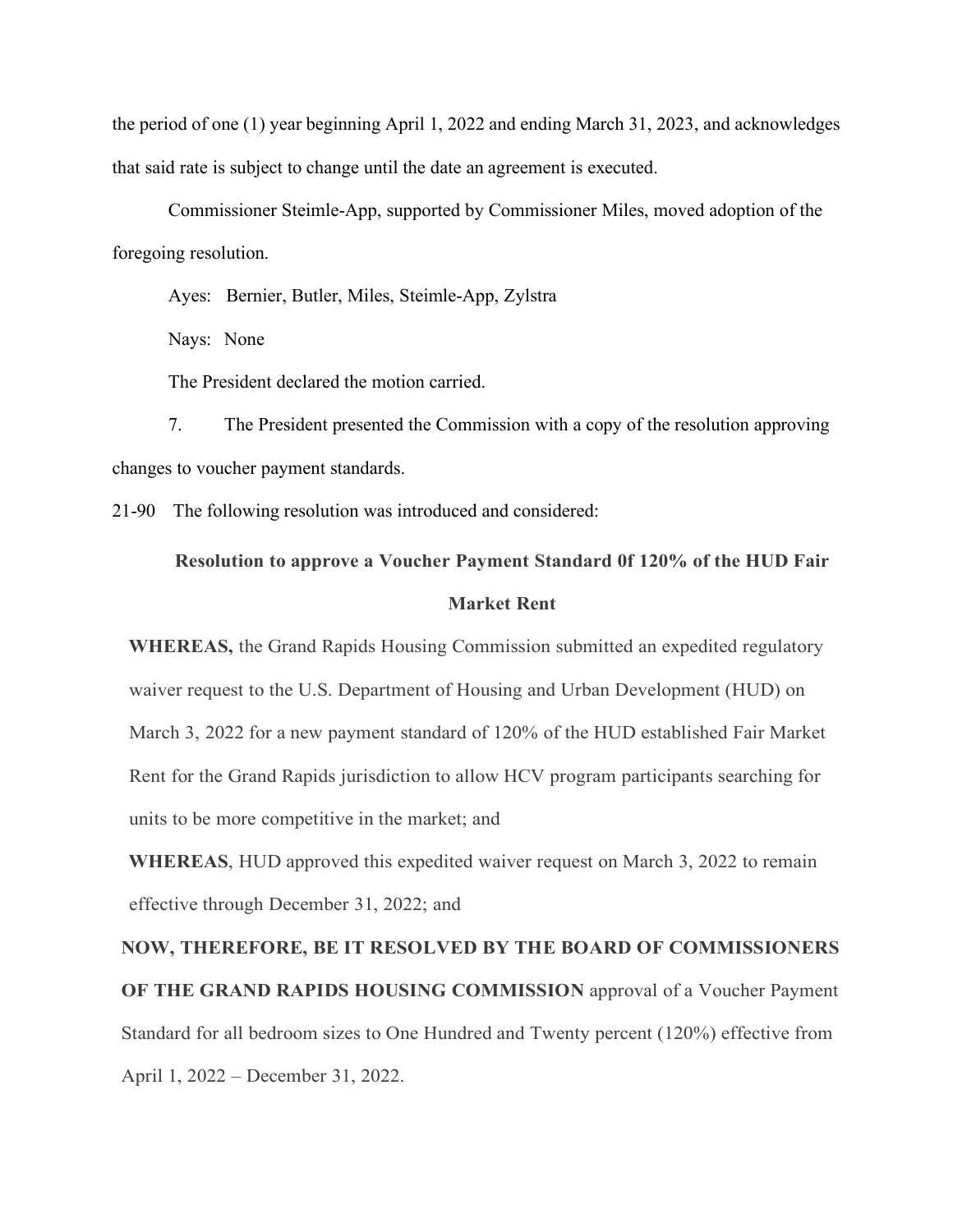Commissioner Zylstra, supported by Commissioner Steimle-App, moved adoption of the foregoing resolution.

Ayes: Bernier, Butler, Miles, Steimle-App, Zylstra

Nays: None

The President declared the motion carried.

8. The President presented the Commission with a copy of the resolution approving financial policies.

21-91 The following resolution was introduced and considered:

#### **Resolution to Approve Revised Financial Policies**

**WHEREAS**, the Grand Rapids Housing Commission has previously adopted financial policies; and

**WHEREAS**, staff has determined that revision and/or creation of the Accounts Payable, Bank Reconciliations, Board Reporting, Capital Fund Processing, Check Processing, Conflict of Interest, Cost Allocation, Credit Card, Disbursements, Financial Reporting & Closeout, Financial Reports & Analysis, FSS Escrow Account, General Internal Controls, General Ledger Interfacing, General Transaction Processing, GRHC provided technology, HAP Processing, Interfund Transfer, Inventory & Capitalization, Investments, Payroll Processing, Purchase of Goods & Services, Rent Collection, Revenue Cycle, Security Deposits, TAR Processing, Travel Policy, and Vehicle Use policies were necessary to the efficient operation of the Grand Rapids Housing Commission; and

**WHEREAS**, the Housing Commission, has reviewed the policies;

### **NOW, THEREFORE, BE IT RESOLVED BY THE BOARD OF COMMISSIONERS OF THE GRAND RAPIDS HOUSING COMMISSION** that Accounts Payable, Bank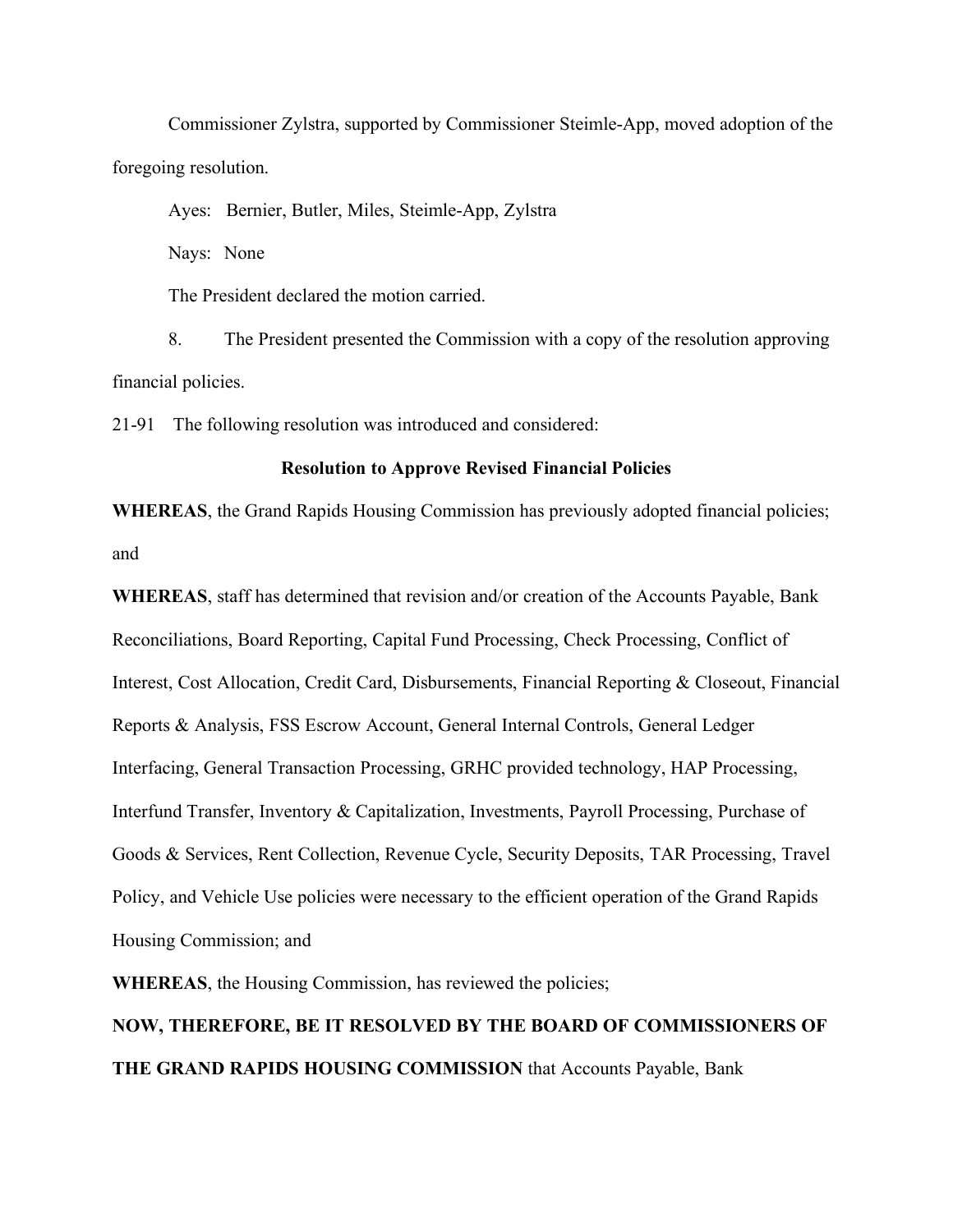Reconciliations, Board Reporting, Capital Fund Processing, Check Processing, Conflict of Interest, Cost Allocation, Credit Card, Disbursements, Financial Reporting & Closeout, Financial Reports & Analysis, FSS Escrow Account, General Internal Controls, General Ledger Interfacing, General Transaction Processing, GRHC provided technology, HAP Processing, Interfund Transfer, Inventory & Capitalization, Investments, Payroll Processing, Purchase of Goods & Services, Rent Collection, Revenue Cycle, Security Deposits, TAR Processing, Travel Policy, and Vehicle Use policies are, in all respects, approved.

Commissioner Zylstra, supported by Commissioner Steimle-App, moved adoption of the foregoing resolution.

Ayes: Bernier, Butler, Miles, Steimle-App, Zylstra

Nays: None

The President declared the motion carried.

9. The President presented the Commission with a copy of the resolution approving recognition for Bobbie Butler.

21-92 The following resolution was introduced and considered:

#### **Resolution to Recognize Bobbie Butler**

#### **for 45 Years of Distinguished Leadership as a Member and President**

#### **of the Grand Rapids Housing Commission**

**WHEREAS**, Bobbie Butler has provided exceptional service and leadership to the Grand Rapids Housing Commission as a member since 1977 and President since 1980, and;

**WHEREAS**, Bobbie Butler has used her intellect, insight and experience to further the

Grand Rapids Housing Commission mission to provide housing assistance and affordable

housing opportunities to lower-income families, people with disabilities and senior citizens, and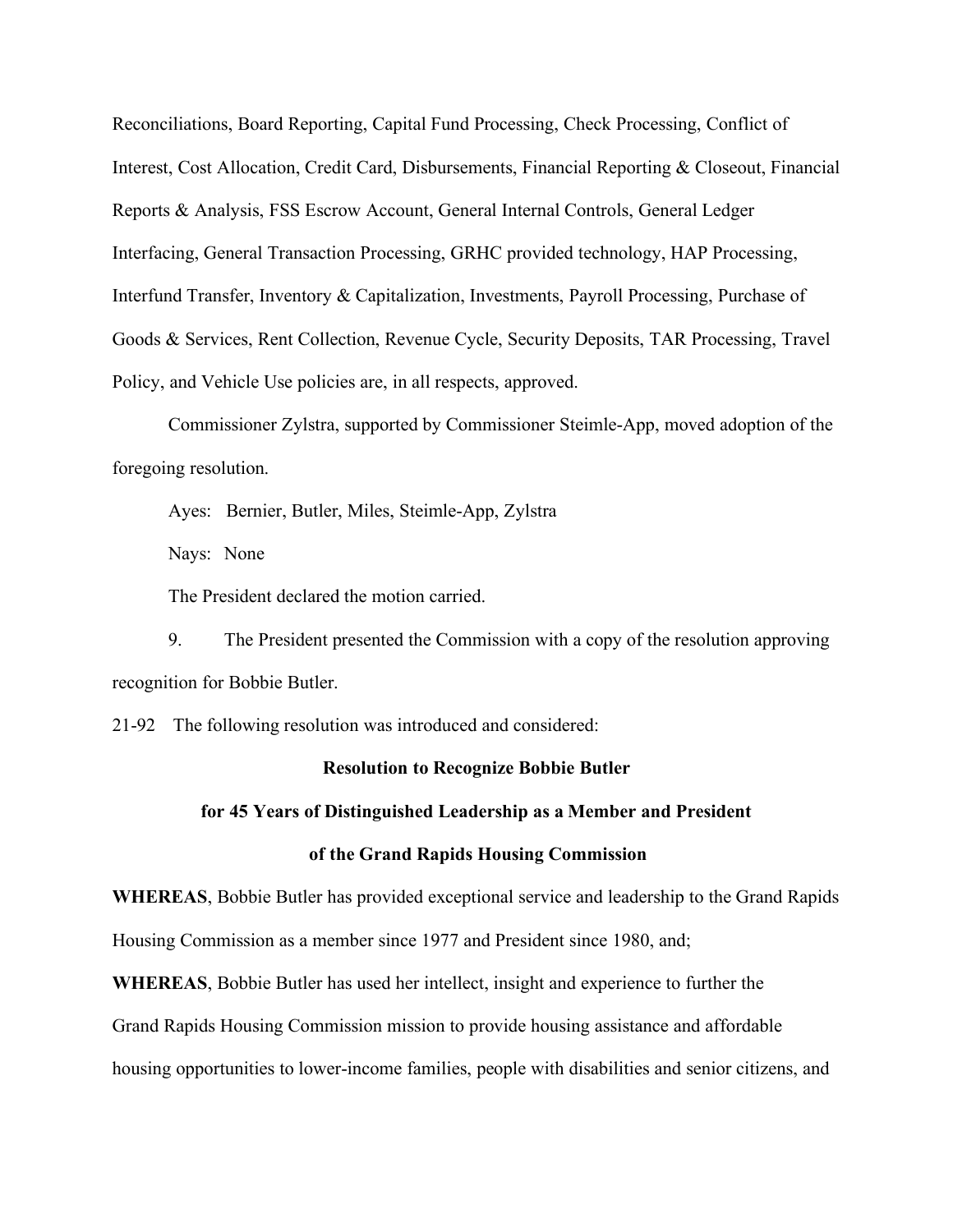has ably represented the Housing Commission as a champion for housing equity in the local, state, regional and national spheres, and;

**WHEREAS**, Bobbie Butler has been instrumental in the development and oversight of many major initiatives undertaken by the Grand Rapids Housing Commission, including the development of Ransom Tower Apartments, the Scattered Sites program, Hope Community, Mount Mercy Apartments, the redevelopment of Campau Commons Apartments and Creston Plaza Apartments, the conversion of Sheldon School to Sheldon Apartments and the development of Antoine Court Apartments.

## **NOW, THEREFORE, BE IT RESOLVED BY THE BOARD OF COMMISSIONERS OF THE GRAND RAPIDS HOUSING COMMISSION** that the Grand Rapids Housing Commission hereby expresses its gratitude to Bobbie Butler for her leadership of the Commission, for her sound advice and valued counsel, and for all that she has contributed to our agency and our community as a pioneer for equal opportunity in not only housing but also employment and all aspects of life, and;

**BE IT FURTHER RESOLVED**, that the Grand Rapids Housing Commission wishes Bobbie Butler continued success in all her endeavors and extends our best wishes for her health, happiness and prosperity.

Commissioner Zylstra, supported by Commissioner Bernier, moved adoption of the foregoing resolution.

Ayes: Bernier, Butler, Miles, Steimle-App, Zylstra Nays: None The President declared the motion carried.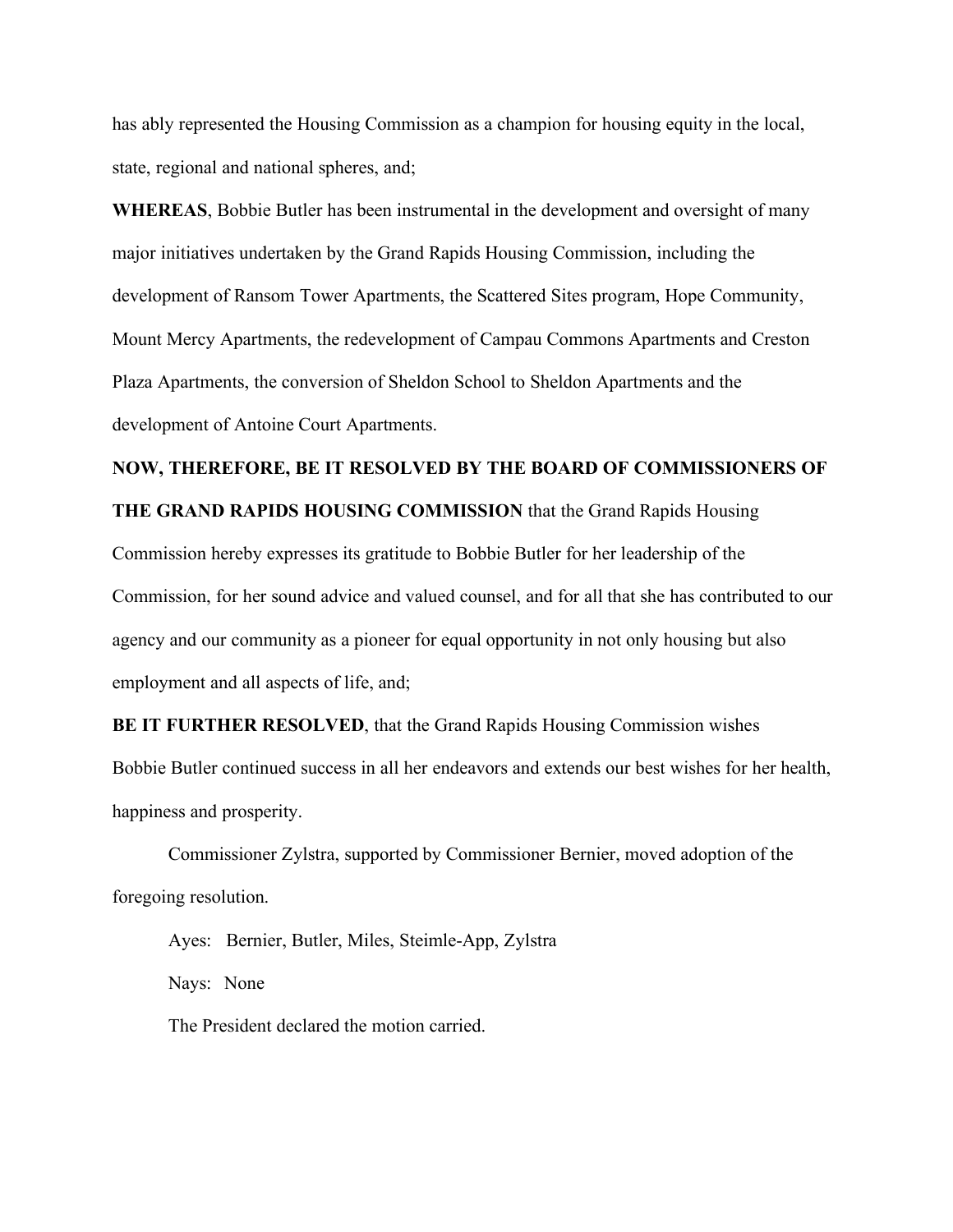#### **DIRECTOR'S REPORT**

1. The Executive Director presented the Board with a copy of the Vacancy Report for February 2022.

| <b>Adams Park</b>        | 9              |
|--------------------------|----------------|
| Campau Commons           | 2              |
| Scattered Site I-V       | 0              |
| <b>Public Hsg. Total</b> | 11             |
| Antoine                  | 1              |
| <b>Creston Plaza</b>     | 2              |
| Hope Community           | $\overline{2}$ |
| <b>Leonard Terrace</b>   | 3              |
| Mt. Mercy                | 4              |
| <b>Ransom Tower</b>      | 3              |
| Sheldon Apts.            | 1              |
| <b>Overall Total</b>     | 27             |

2. The Executive Director presented the Board with a copy of the Section 8 Status Report for February 2022 which shows a 97.8% utilization rate.

3. The Executive Director presented the Board with a copy of the Personnel Report for March 2022.

4. The Executive Director presented the Board with a copy of the letter from HUD approving the request for expedited waivers.

5. The Executive Director presented the Board with a copy of NAHRO's newsletter regarding the House of Representatives approved budget increases in funding for HUD.